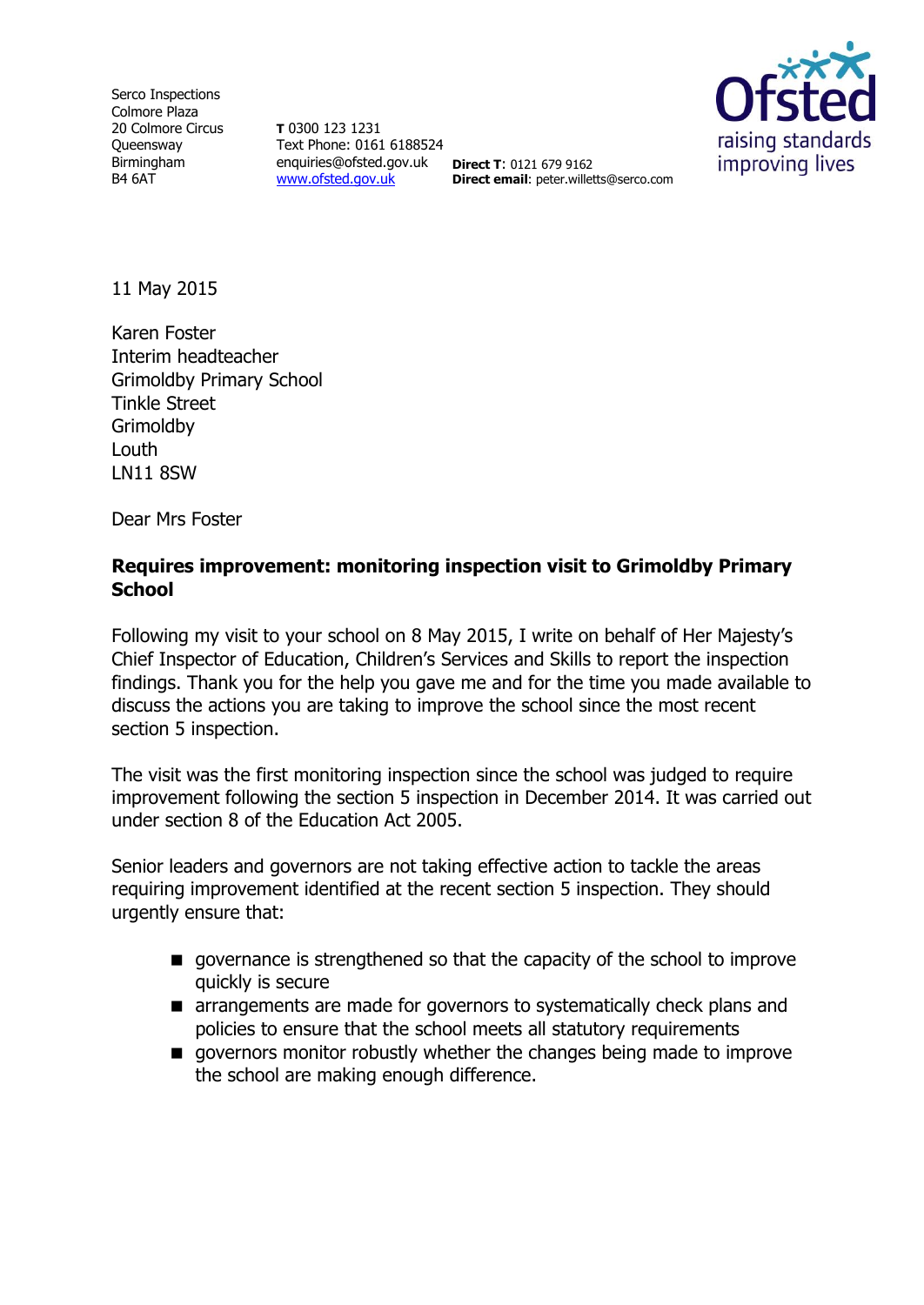

## **Evidence**

During the inspection, I held meetings with you, the two senior teachers and the subject leaders for mathematics and English. I also met with three other teachers and groups of pupils from Years 4 and 6. I met two representatives from the governing body, including the chair of governors. I also held a meeting with a representative from the local authority. I made short visits to each class with you and looked at the school's action plans as well as the findings of recent external reviews of governance and the school's use of the pupil premium. I also scrutinised the single central record, the school's child protection policy and the newly drafted fire evacuation plan.

# **Context**

The school's substantive headteacher is currently absent due to ill health. You have been leading the school since the start of the Summer term in your capacity as a local authority headteacher. The Year 3 and Year 4 class teachers have recently returned to work following periods of absence.

### **Main findings**

School leaders and governors have not responded quickly or effectively enough to remedy the weaknesses identified by the previous section 5 inspection. While school leaders devised an action plan following the section 5 inspection, governors have not checked closely enough that the actions identified in the plan have actually been implemented, let alone whether they have been effective. They have relied too heavily on information presented by the school. This, in part, is because the school's action plan does not set out precise or sufficiently frequent milestones against which improvements can be checked but also because governors have not sought additional evidence to confirm the accuracy of information they have been given.

Despite receiving additional support and training since the section 5 inspection, including through an external review of governance, governors have continued to be ineffective in holding the school to account. Only in recent weeks have governors recognised fully that governance is still not strong enough. In light of the recent review, governors are now completing a skills audit with a view to reconstituting the governing body from the beginning of July. However, previous and more recent failings in governance call into question the capacity of the governing body to offer the support and challenge needed by the school.

Governors have been slow to ensure that all safeguarding policies and procedures meet requirements. For example, only very recently have additional checks on staff been made in light of changes to legislation last year. Governors were not fully aware of the new requirements and the checks have been completed only because the interim headteacher identified this omission on joining the school. Similarly, governors had not, until very recently, ensured that the school's evacuation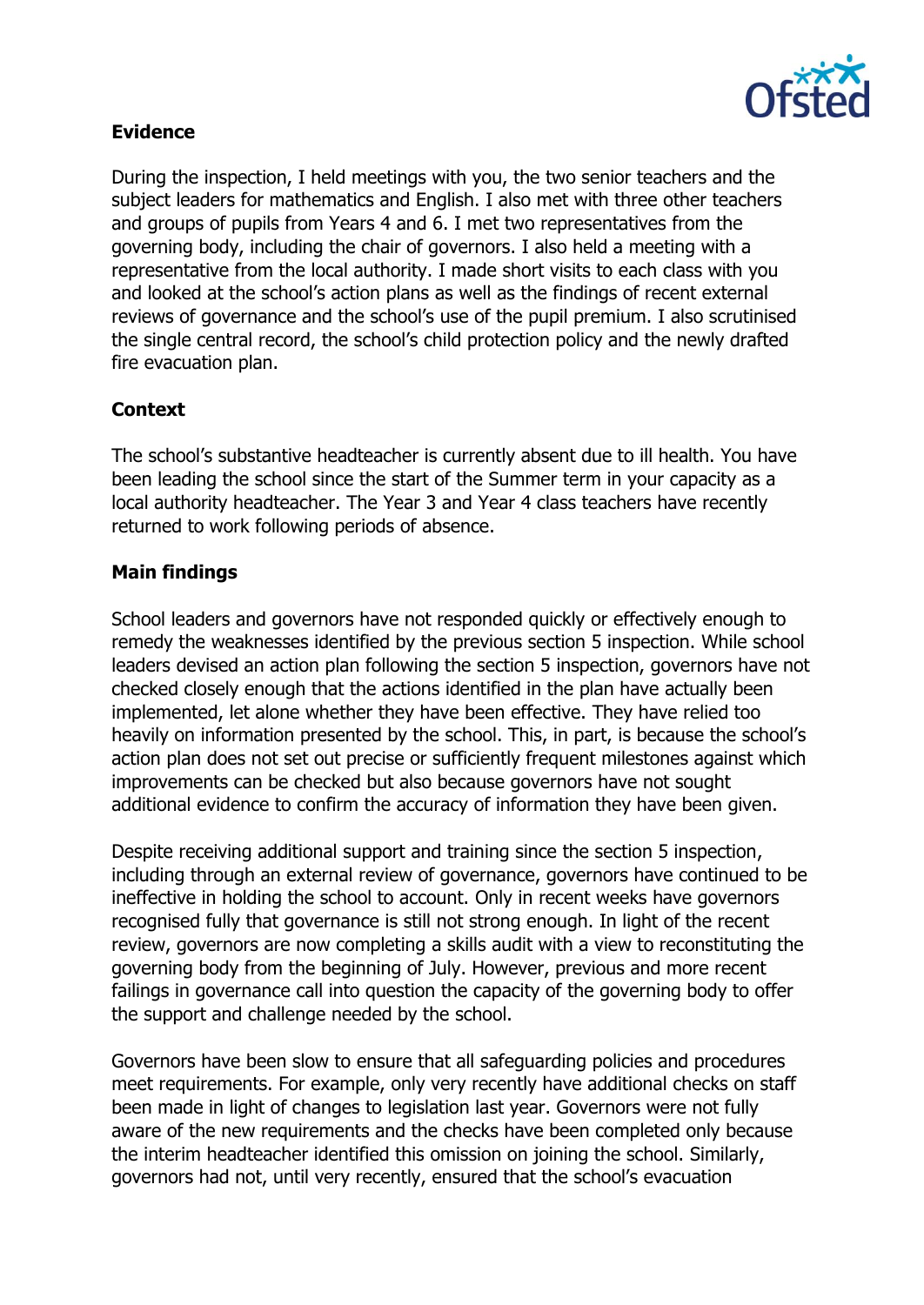

procedures matched changes to the school building. The experienced interim headteacher has now ensured that all aspects of safeguarding meet requirements.

Not enough has been done to improve the school since the inspection. For example, while the school commissioned a review of its use of the pupil premium, the findings of the review have not been implemented. The school does not currently track the progress or attainment of pupils who are eligible for the pupil premium other than in Year 2 and Year 6. Given the recommendations from the previous inspection, this is a serious failing. Tracking in Year 6 shows that gaps between disadvantaged pupils and others in the school remain too wide. Strategies to track pupils' progress in other years have yet to be implemented. This explains why senior staff and governors do not currently have a clear view of how well different groups of pupils in different year groups are doing in all years. Data from Year 6 pupils shows much improved attainment from last year, in part because it is a more able cohort. Leaders and managers, including the school's two senior teachers, judge that the school's data for pupils' achievement by the end of Year 2 is not sufficiently accurate. However, this weakness has not been addressed.

Actions to improve teaching in the early years are proving to be effective. The curriculum has been changed to ensure that children receive enough opportunities to develop their numeracy skills and raise their attainment in speaking, listening and reading. The improved curriculum also provides carefully planned opportunities for teachers and other adults to intervene to raise children's attainment in literacy and numeracy. As a result, higher proportions of children are on track to achieve a good level of development than before.

Very recent changes are beginning to bring improvements to other aspects of the school, particularly with regard to pupils' behaviour. All of the pupils I met spoke of how behaviour has improved this term. They enjoy rising to the interim headteacher's 'challenge of the week', for example, to walk on the left-hand side of the corridor or to enter assembly in silence. They say that these small changes are making a big difference and that people are being kinder and more considerate to each other as a result, including by picking up pupils' bags that fall off their pegs. They also enjoy the community feeling provided by the daily assemblies implemented this term.

Staff report that morale has risen recently. They say this is because roles and responsibilities have been clarified this term with the result that staff know precisely what is expected of them and particularly, what they need to do to help improve the school. Teachers are excited about implementing a new curriculum later this term, not least because they have received good quality training to support their planning. Staff are also very supportive of the vision which underpins the new curriculum, particularly with its focus on problem-solving and investigative work. During the inspection, I saw Year 6 pupils thrive as they checked the accuracy of mathematical statements using a range of methods, showing considerable numerical dexterity as they worked. Good strategies to improve the quality of pupils' writing were seen in